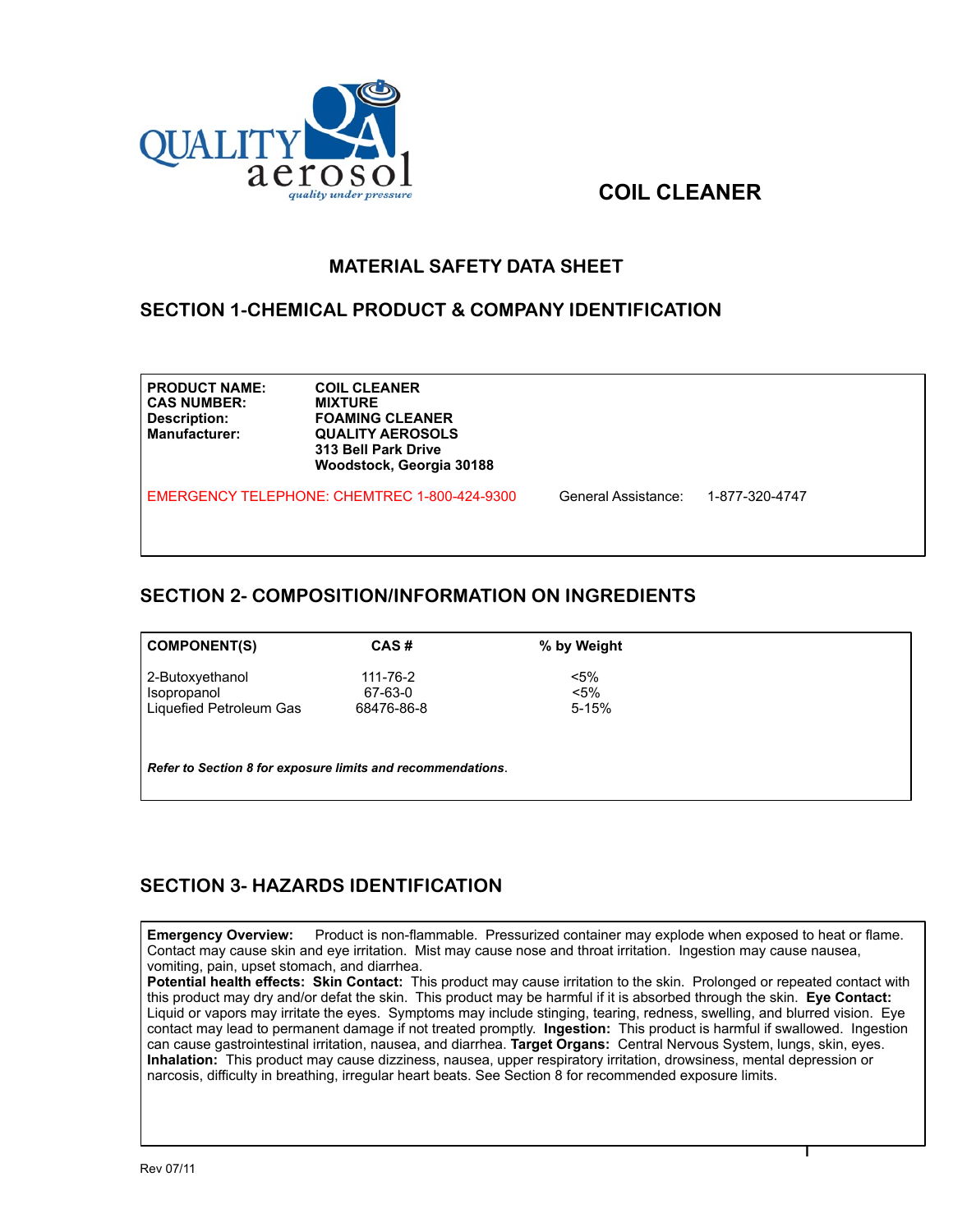#### **SECTION 4- FIRST AID MEASURES**

**Skin:** For skin contact, wash immediately with soap and water. If irritation persists, get medical attention. **Eye:** Immediately flush with plenty of water for at least 15 minutes, holding eyelids open at all times. Get medical attention immediately. **Inhalation:** Move person to non-contaminated air. If the affected person is not breathing, apply artificial respiration. Call a physician if symptoms develop or persist. **Ingestion:** If the material is swallowed, get immediate medical attention or advice. DO NOT induce vomiting. If vomiting occurs naturally, have victim lean forward to reduce risk of aspiration. Seek immediate medical attention. Do not give anything.

# **SECTION 5- FIRE FIGHTING MEASURES**

**Extinguishing Media:** Use dry chemical, carbon dioxide, or foam. Use water to cool fire-exposed containers and to protect personnel. Do not direct a solid stream of water or foam into hot, burning pools this may results in frothing and increase fire intensity. **Basic Fire Fighting Procedures:** Dangerous when exposed to heat or flame. This material can be ignited by flame or spark under normal atmospheric condition. Vapors are heavier than air and may travel along the ground to some distant source of ignition and flash back. Pressurized Container: May explode when exposed to heat or flame. Empty containers may retain product residue including Flammable or Explosive vapors. DO NOT cut, drill, grind, or weld near full, partially full, or empty product containers. **Dust Explosion Hazard:** None known. **Sensitivity To Mechanical Impact:**  Container could potentially burst or be punctured upon mechanical impact, releasing flammable vapors. **Unusual Fire & Explosion Hazards:** During a fire, irritating and highly toxic gases may be generated during combustion or decomposition. High temperatures can cause sealed containers to rupture due to a build up of internal pressures. Cool with water. **Fire Fighting Equipment/Instructions:** Wear full protective clothing, including helmet, self-contained positive pressure or pressure demand breathing apparatus, protective clothing and face mask.<br>Flash Point: concentrate: N/A propellant: -132.23 F

**Flash Point: concentrate: N/A Flammability limits in air:** N/A upper % by volume concentrate N/A lower % by volume concentrate 9.2 upper % by volume propellant 1.8 lower % by volume propellant

# **SECTION 6- ACCIDENTAL RELEASE MEASURES**

**Emergency Action:** Evacuate the area promptly and keep upwind of the spilled material. Isolate the spill area to prevent people from entering. Wear appropriate protective equipment and clothing during clean-up. **Containment:** Stop discharge if safe to do so. Stop material from contaminating soil or from entering sewers or water streams. Cover spills with nonflammable absorbent and place in closed chemical waste containers.

# **SECTION 7- HANDLING & STORAGE**

**Handling:** Keep this product away from heat, sparks or open flame. Avoid getting this material into contact with your skin and eyes. Avoid breathing mists or aerosols of this product. Use this product with adequate ventilation. Do not reuse the empty container. **Storage:** Store in a cool, dry, well-ventilated area. Do not handle or store near an open flame, heat or other sources of ignition. Keep out of direct sunlight. Do not store above 120F (49 C). **Empty Container Precautions:**  Attention! Follow label warnings even after container is emptied since empty containers may retain product residues. Do not reuse empty container.

#### **SECTION 8- EXPOSURE CONTROLS/PERSONAL PROTECTION**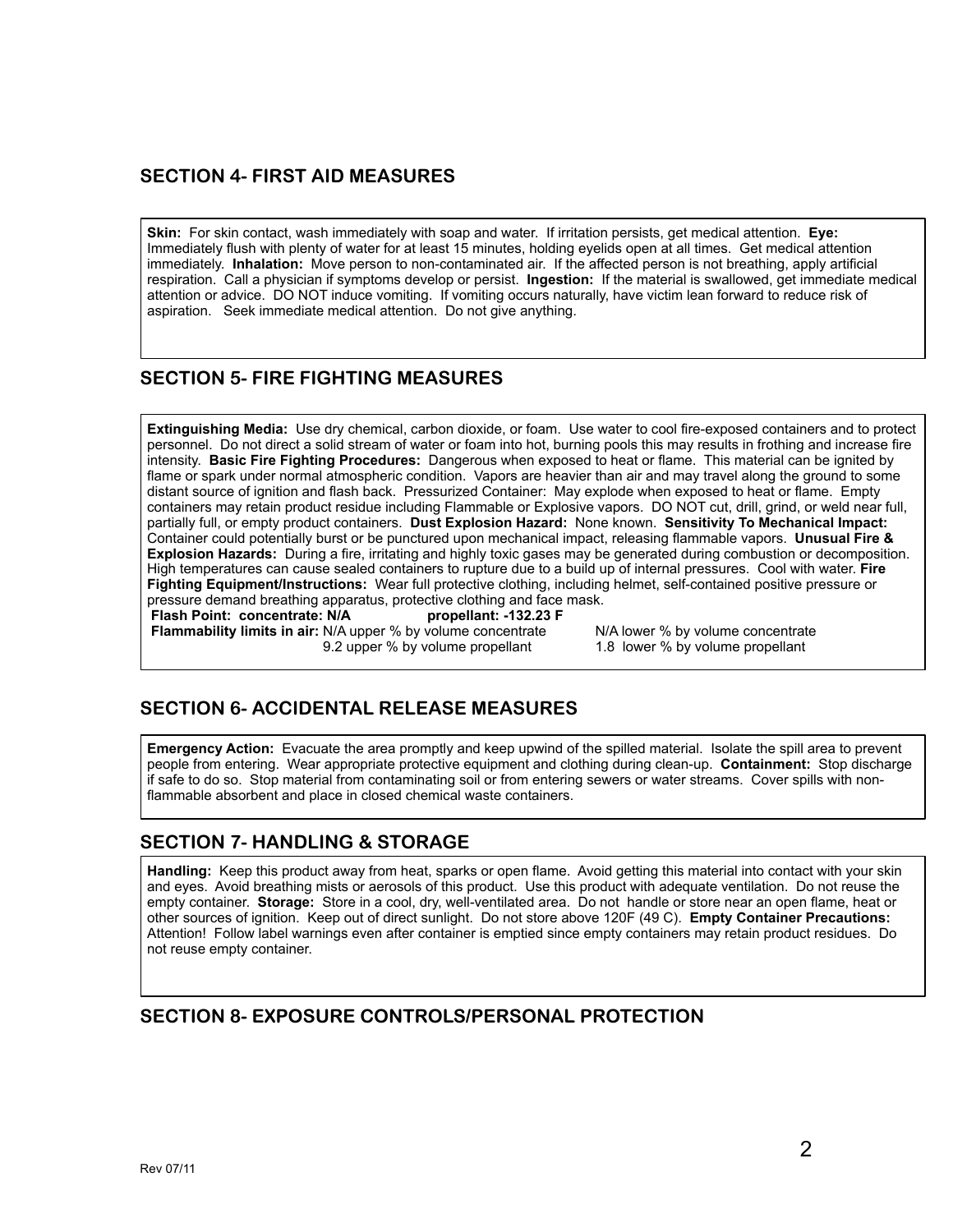**Engineering Controls:** Provide local and general exhaust ventilation to effectively remove and prevent buildup of any vapors or mists generated from the handling of this product. **Eye Protection:** Wear goggles or safety glasses with side shields. **Skin and Body Protection:** Impervious gloves should be used when handling this product. Use of protective coveralls and long sleeves is recommended. **Respiratory Protection:** Use NIOSH approved respiratory protection. High airborne concentrations may necessitate the use of self-contained breathing apparatus (SCBA). **General:** Use good hygiene practices in handling this material.

| <b>Exposure Limits:</b><br>Component(s)<br>2-Butoxyethanol<br>Isopropanol<br>Liquefied Petroleum Gas          | (PARTS PER MILLION)<br>TLV<br>20ppm<br>200ppm<br>$1000$ ppm | <b>OSHA-PEL</b><br>50ppm<br>200ppm | <b>OSHA-STEL</b><br>400ppm                                                         | <b>SARA 313</b><br>х                | Prop 65 | <b>VOC</b><br>X<br>X<br>X |  |  |  |
|---------------------------------------------------------------------------------------------------------------|-------------------------------------------------------------|------------------------------------|------------------------------------------------------------------------------------|-------------------------------------|---------|---------------------------|--|--|--|
| Other raw material is considered trade secret.                                                                |                                                             |                                    |                                                                                    |                                     |         |                           |  |  |  |
| Solids: N/A<br>PH:<br>13.0<br><b>Specific Gravity: 0.93</b><br><b>Physical State: Liquid</b><br>$%VOC: 8.0\%$ |                                                             |                                    | Evaporation Rate: >1 (butyl acetate=1)<br><b>Boiling Point:</b><br>Color:<br>Odor: | N/A<br><b>Cloudy White</b><br>Lemon |         |                           |  |  |  |

# **SECTION 10-STABILITY & REACTIVITY**

Hazardous polymerization will not occur. Condition to avoid: Keep away from sources of ignition. Avoid contact with strong oxidizers, reducers, acids, and alkalis. Stability: This product is stable under normal conditions.

#### **SECTION 11-TOXICOLOGICAL INFORMATION**

**2-Butoxyethanol:** Oral LD50: >500-2000 mg/kg (guinea pig) Dermal LD50: >2000 mg/kg (guinea pig) **Isopropanol:** Oral LD50: 5,800 mg/kg (rat) Inhalation LC50: 12000ppm/8H (rat) Dermal LD50: slight (rabbit) **Liquefied Petroleum Gas:** Inhalation LC50: 658 mg/L/4H (rat)

#### **SECTION 12-ECOLOGICAL INFORMATION**

No information available

# **SECTION 13-DISPOSAL CONSIDERATIONS**

We make no guarantee of warranty of any kind that the use of and/or disposal of this product complies with all local, state, or federal laws. It is also the obligation of each user of the product mentioned herein to determine and comply with the requirements of all applicable statutes.

**Waste Disposal:** Dispose of waste material according to Local, State, Federal, and Provincial Environmental Regulations. Wastes must be tested using methods described in 40 CFR Part 261 to determine if it meets applicable definitions of hazardous wastes.